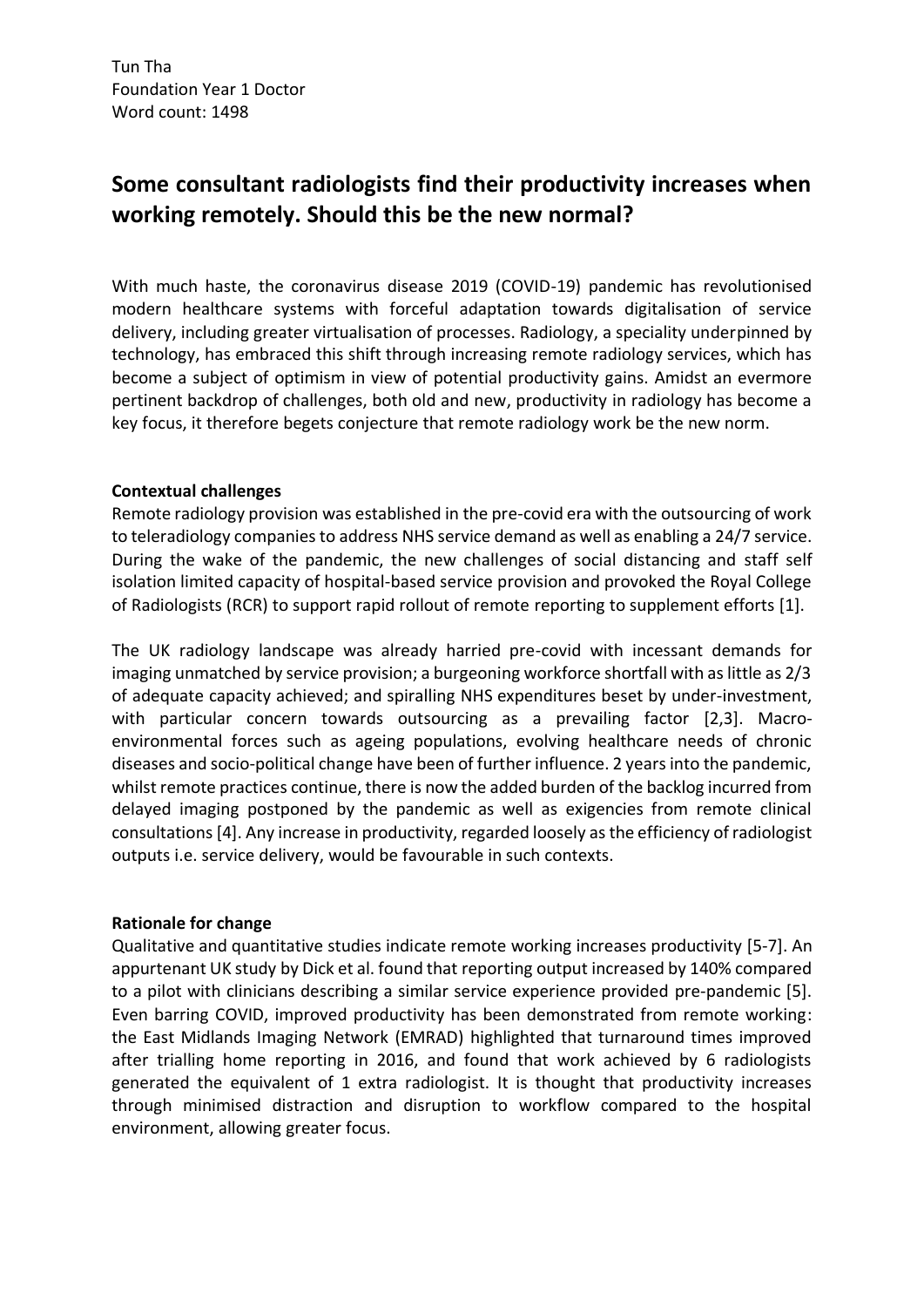Tun Tha Foundation Year 1 Doctor Word count: 1498

It can be logically surmised that with greater productivity, greater operating capacity can be achieved to meet service demand as well as mitigate with workforce shortages. EMRAD has additionally shown that remote work reduced outsourcing needs, with as much as £1.3 million saved in cost [8], such a prospect is auspicious if upscaled across the NHS.

Beyond productivity, further benefits pertain to improved work-life balance and flexibility that would improve workforce stress and burnout; ultimately allowing for high quality services to be maintained in challenging times whilst being protective to workforce retention and recruitment. Operational resilience is maintained with remote work ipso facto being a natural form of social distancing [9]. As radiology becomes more 'green', the environmental impact of reduced emissions from commuting radiologists do indeed count.

On these grounds, standardisation of remote working is to be welcomed and it is understandable that the RCR supports this new way of working [10] to deal with the current challenges faced by radiology. It may be asserted that the COVID pandemic has spurred on the perhaps needed change.

#### **Invisible radiologists**

Since the advent of picture archiving and communication systems (PACS), there have been concerns that radiology is becoming a depersonalised speciality, the notion of remote consultant radiologists inevitably effectuates this. As departmental ambassadors for referring clinicians to discuss complex cases, choices of investigations and significance of results, careful attention is needed to preserve interdisciplinary communication. Virtual multidisciplinary team meetings (MDTs) are effective, and must be incorporated in remote radiology practices.

As educators, teaching of trainees can be negatively impacted. A US study examining "remote readouts" as side-by-side case-based teaching highlighted that both trainees and trainers felt such remote teaching was "negative" for atmosphere and personal training relationships [11]. A RCR national survey for trainees emphasised the value of consultant radiologist presence, including the hot-seat teaching "viva" experience that was lost during the pandemic and was not available remotely [12].

#### **Technological barriers**

The greatest impediment preventing normalisation of remote radiology services is the wellacknowledged immaturity of NHS IT (information technology) infrastructure. An overwhelming number of radiology departments currently struggle "to meet the IT requirements for a modern radiology service"[8]. Lack of interoperability exists nationally with inequality in IT systems and networks. Interconnectivity is beleaguered by widespread bandwidth issues within trusts and has been reported to reduce efficiency through poor VPN connection and image transfer speeds [4]. To improve transfer speeds for reporting, image compression has been used but at the expense of potentially reducing image quality. As such, remote working is currently adopted piecemeal to different extents, which may remain to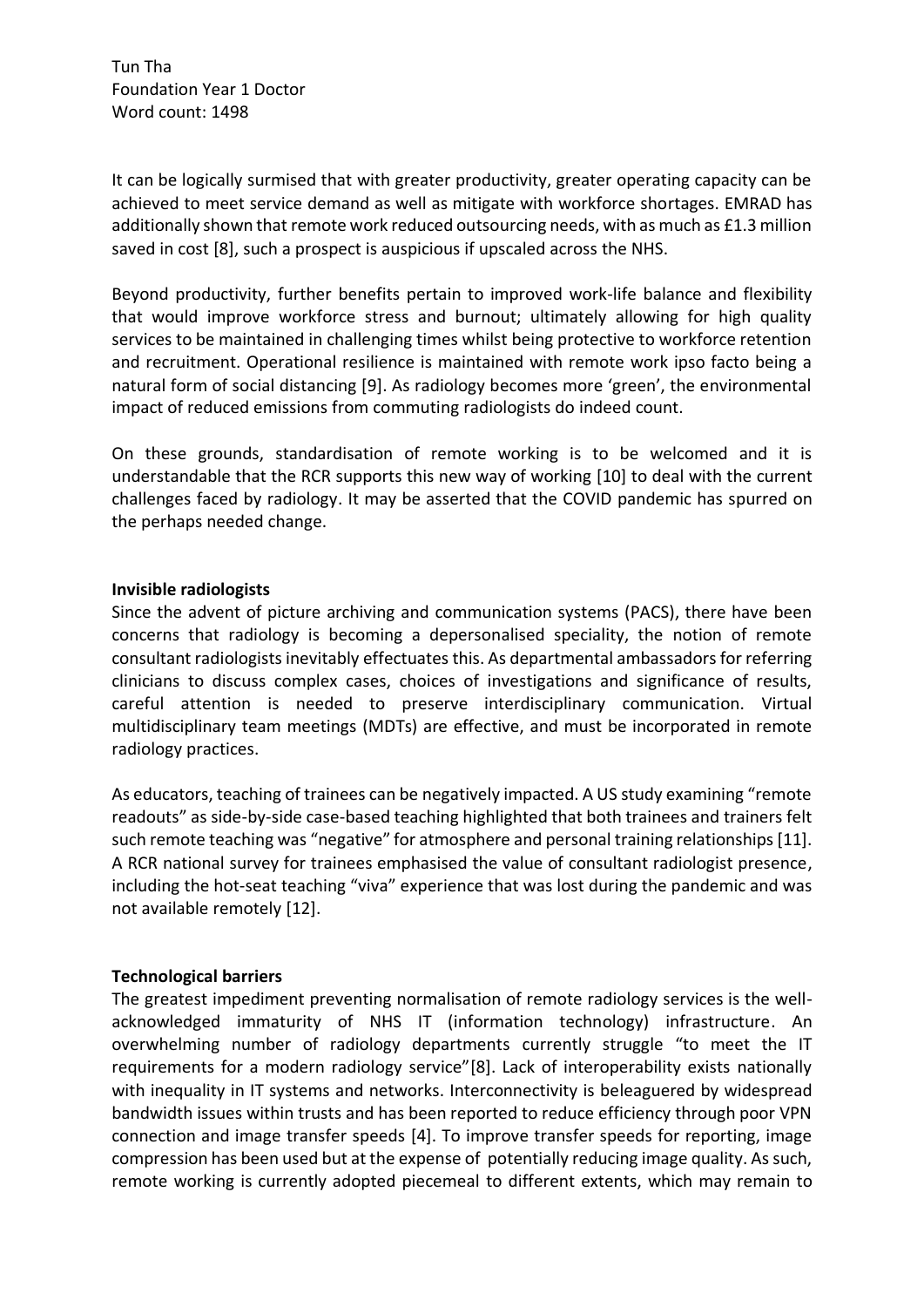Tun Tha Foundation Year 1 Doctor Word count: 1498

exacerbate nationwide technological disparities in radiology until this is collectively addressed by significant investment.

Remote practice itself presents challenges. Home computing setups are not diagnostic workstations; the RCR had relaxed display standards to facilitate the use of home monitors, and consequently can be detrimental to reporting accuracy e.g. due to pixel drop out [1]. Greater productivity would be better achieved by deployment of diagnostic grade work stations. Difficulties in obtaining IT support remotely has been another concern, with as little as 50% of departments having support 24/7 [4].

Any potential productivity loss arising from technological difficulties should be factored during planning for remote working [9]; and given the current, fragmented state of NHS IT infrastructure, this would be paramount before any thought of normalisation.

### **Productivity is only one factor**

It is dangerous to perceive radiology in the NHS as a linear process. Increasing productivity is just one contributory factor of the system and becomes purposeless in isolation, other determinants must individually and simultaneously be addressed to overcome challenges. The workforce should be maximised through recruitment, training and enhancing the working environment for retainment. Greater investment is needed system-wide for infrastructure as well as training and equipment. Other new ways of working should be supported including streamlined diagnostic pathways and innovative digital technologies such as artificial intelligence solutions and cloud based storage [10].

## **Conclusion and future considerations**

In the context of many challenges threatening radiology, productivity offered by remote working paints much optimism if technological barriers are overcome. For now, a hybrid approach to remote working continues to be sensible, cautiously combining the productivity gains of remote working with on-site work.

There are too few contemporary studies on implementation of remote working within the UK. Most are limited in being only in the milieu of COVID, although currently they are very relevant, further data is needed when COVID recedes, preferably on a national scale if a true paradigm shift is to be considered.

In the immediate future, so long as COVID and isolation measures linger, a degree of remote reporting elements will likely be the status quo. A robust technological infrastructure is needed for this to be sustainably realised further.